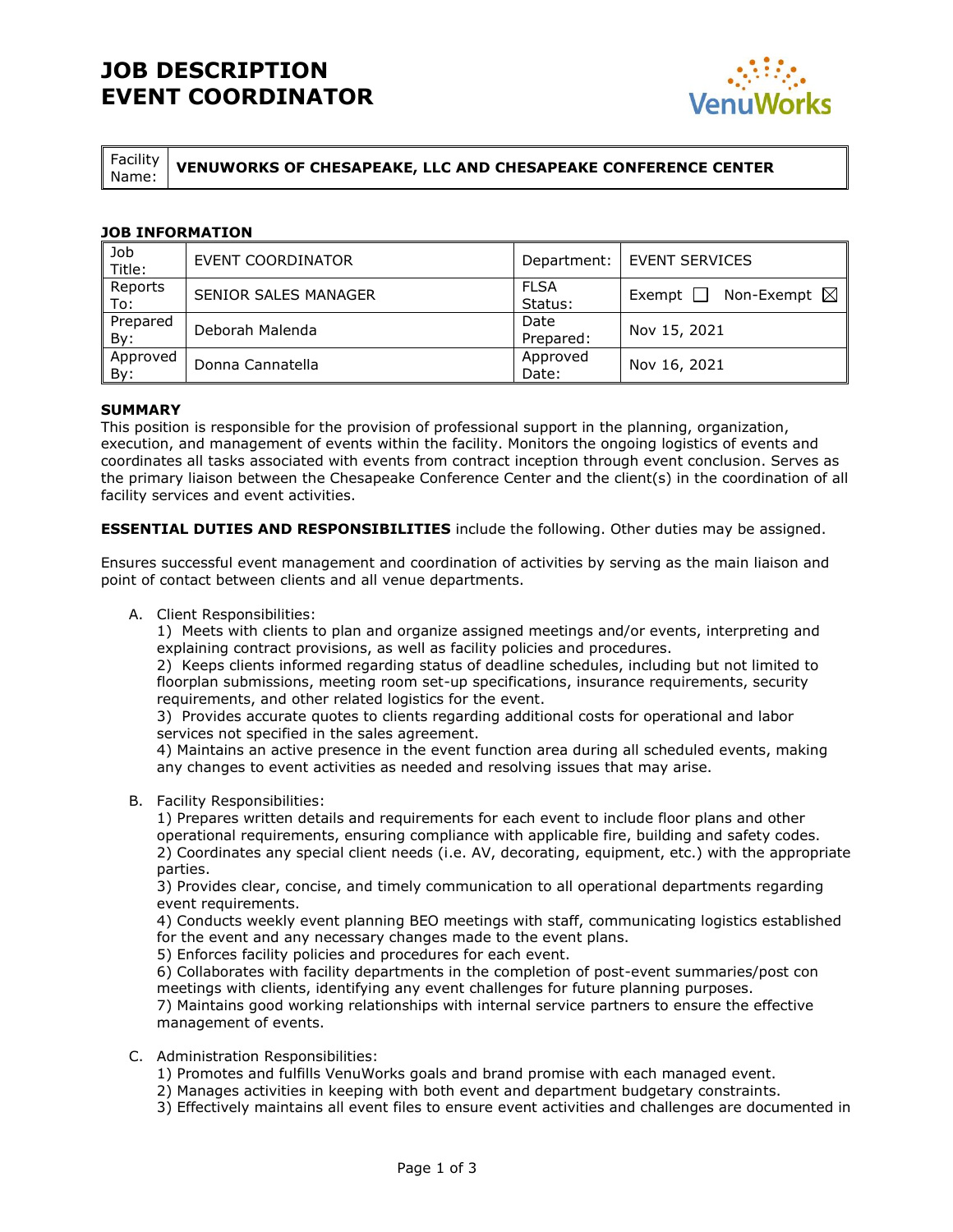# **JOB DESCRIPTION EVENT COORDINATOR**



support of superior client services. 4) Actively participates in the facility safety programs to provide for a safe and secure environment for clients and their guests.

5) Provides superior customer service to a wide variety of clients.

## **SUPERVISORY RESPONSIBILITIES**

Serves as "Manager on Duty" as required during scheduled events and closely working with other departments and staff.

## **QUALIFICATIONS**

To perform this job successfully, an individual must be able to perform each essential duty satisfactorily. The requirements listed below are representative of the knowledge, skills, and/or ability required. Reasonable accommodations may be made to enable individuals with disabilities to perform the essential functions.

- 1) A basic knowledge of business management practices and procedures.
- 2) Ability to compile and maintain records for event scheduling.
- 3) Knowledge of procedures and requirements of the events business to ensure good relationships with clients and patrons.
- 4) Ability to exercise sound judgment and make proper decisions in handling incidents at all types of events.

#### **EDUCATION and/or EXPERIENCE**

High School Diploma or general education degree (GED); Associates degree or higher from an accredited institution, and three to five years event coordination/management experience in a similar type of facility preferred.

#### **KNOWLEDGE, SKILLS and ABILITIES**

1) Ability to adapt to change in the work environment, manage competing demands,

accommodate frequent changes to planned activities and accept delays or unexpected events.

- 2) Ability to work under pressure with rigid schedules to coordinate multiple tasks simultaneously.
- 3) Demonstrated knowledge of the principles of event facility management, services, and

equipment and to deal effectively and courteously with the general public.

- 4) Strong interpersonal, verbal and written skills.
- 5) Ability to write routine reports and correspondence.
- 6) Excellent organizational skills, with the ability to prioritize work to meet deadlines.
- 7) Ability to read and interpret documents such as diagrams and schematics.
- 8) Ability to speak and understand English.

9) Ability to effectively present information and respond to questions from groups of managers, clients, and customers.

#### **COMPUTER SKILLS**

1) Proficiency with Microsoft Office Products, to include Word, Outlook, Excel, and PowerPoint.

2) Proficiency with event diagram/services software such as Social Tables and Ungerboeck.

#### **OTHER QUALIFICATIONS**

Ability to perform work for extended or irregular hours during scheduled events to include days, weekends, and evenings.